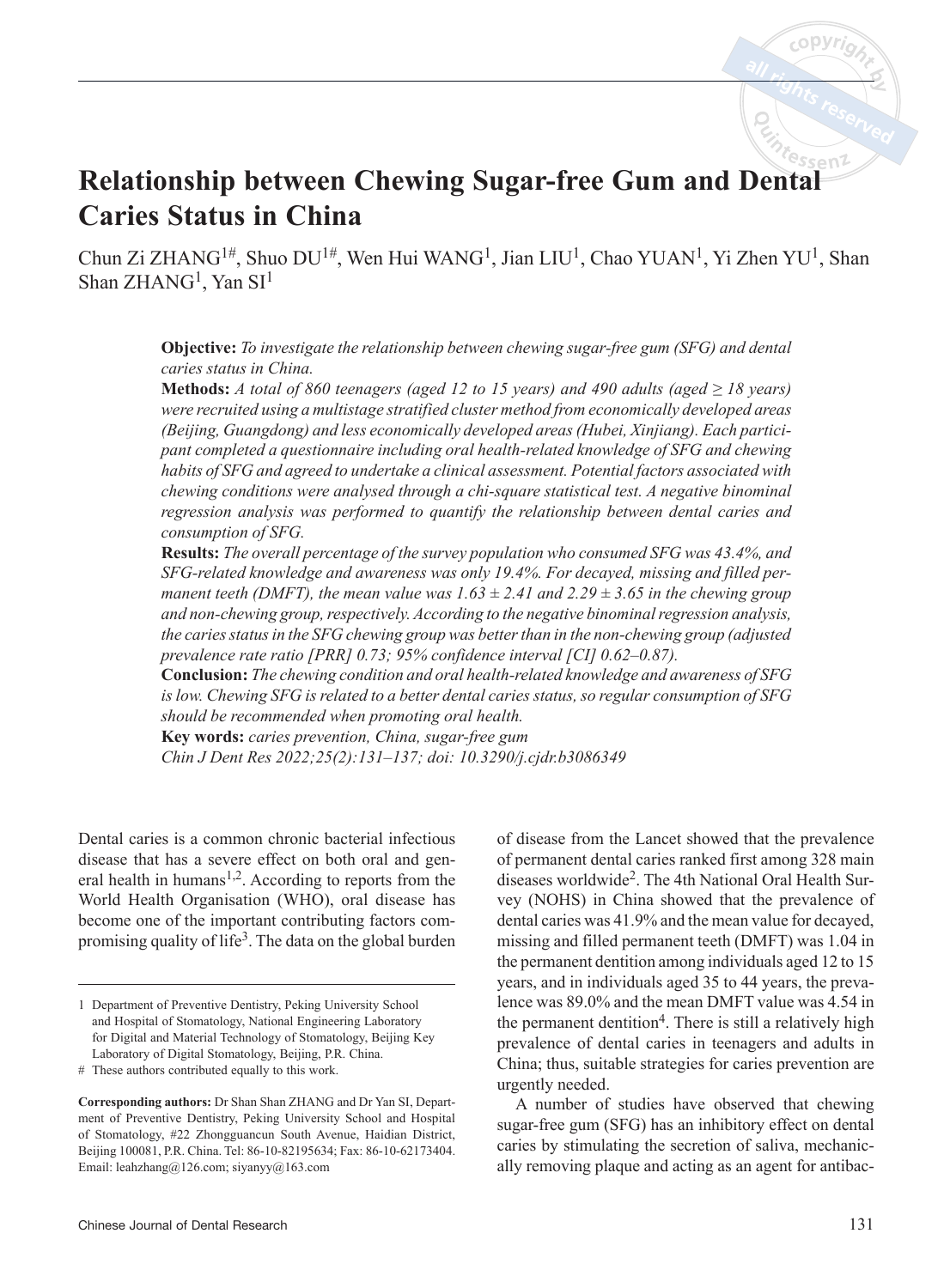terial ingredients<sup>5-7</sup>. There is evidence of a causal relationship between chewing SFG and caries reduction  $8.9$ . Reinhard et al<sup>10</sup> conducted a survey on chewing SFG use and the annual SFG consumption in China ranked the fourth lowest in 25 industrialised countries, far behind that in Switzerland, Sweden, the United States and other Western countries; however, there is limited information about SFG chewing habits in China. As such, the aim of the present study was to investigate the chewing condition of SFG in China and explore the relationship between chewing SFG and dental caries through a cross-sectional survey.

# **Materials and methods**

The study was revised and approved by the Peking University School of Stomatology Institutional Review Board (no. PKUSSIRB-201942018).

# *Study design and sample selection*

Eastern provinces (Beijing, Guangdong) of economically developed areas and the central (Hubei) and western province (Xinjiang) of less economically developed areas were included. A probability proportional to size (PPS) design was used to select one urban area and one rural area from each province at random after division of the urban and rural areas in each province. The PPS method was used to select one middle school and one neighbourhood community from an urban district or a village community in a rural district. Individuals aged 12 to 15 years were invited to participate in the survey and adults (aged  $\geq$  18 years) were recruited consecutively from neighbourhood or village communities using cluster sampling. The inclusion criteria were as follows:

- aged 12 to 15 years or 18 years and over;
- with at least one fully erupted permanent molar;
- in good general health.

Individuals with serious systemic diseases, enamel hypoplasia, fluorosis and tetracycline teeth, occlusal dysfunction, such as bruxism at night, tooth clenching, a history of related allergies, incomplete fractured teeth or dens evaginatus were excluded. The sample size was calculated using the formula (n =  $(\mu^2(\alpha/2)\pi(1-\pi)/\sigma^2)$ ) based on the prevalence of dental caries reported by the results of the 4th NOHS in China<sup>4</sup>. Allowable error was controlled at the level of 0.1. Considering the anticipated response rate of 90%, a total of 860 young people (aged 12 to 15 years) took part in the survey with their and their legal guardians' consent, and 490 adults (aged  $\geq$  18 years) signed the consent form prior to participating.

## *Data collection*

According to the criteria of the 4th  $NOHS<sup>11</sup>$ , all the subjects received an oral health examination through visual examination combined with probing under artificial light using plane mouth mirrors and a Community Periodontal Index (CPI) probe. Caries status was recorded in accordance with the WHO criteria12. In each province, three trained licensed dental practitioners who had been calibrated by the training of the 4th NOHS under WHO guidelines performed the examination. The kappa values were 0.80~0.96.

A structured questionnaire covering areas including socioeconomic and demographic information, knowledge of SFG, SFG chewing habits, knowledge about and attitude towards oral health, and oral health promoting behaviours were recorded. For the 12- to 15-yearolds, schoolteachers and interviewers co-organised and illustrated the content of the questionnaire, then the participants answered all the questions by themselves in the classroom, and for the adults, the structured questionnaires were recorded by trained interviewers, using a face-to-face interview method.

## *Data analysis*

The caries status related to demographic characteristics and SFG chewing habits were displayed by descriptive analysis. Factors that may be related to the chewing condition were analysed using a chi-square statistical test. Furthermore, the mean DMFT value was compared across all categories of involved factors using nonparameter tests (Mann-Whiney test for two-categorised variables and Kruskal-Wallis test for factors with three or more categories) as the DMFT value was not normally distributed. Detailed information regarding the grading standard of each variable is presented in a supplemental table (provided on request).

For multivariable analysis of the DMFT value, due to the overdispersion (variance exceeds the mean) and the result of the Vuong test<sup>13</sup>, a negative binominal regression model was preferred to estimate the prevalence rate ratio (PRR). Two models were constructed to measure the crude and adjusted effects of SFG consumption on DMFT values. In model 1, SFG consumption was introduced as the only independent variable, then factors related to the mean DMFT with statistical significance at the 0.05 level were added in model 2.

All statistical analyses were performed using SPSS Statistics v.25.0 (IBM, Armonk, NY, USA) and STATA SE 15.0 (Stata, College Station, TX, USA). The *P* values reported were two-tailed, and statistical significance was set at 0.05.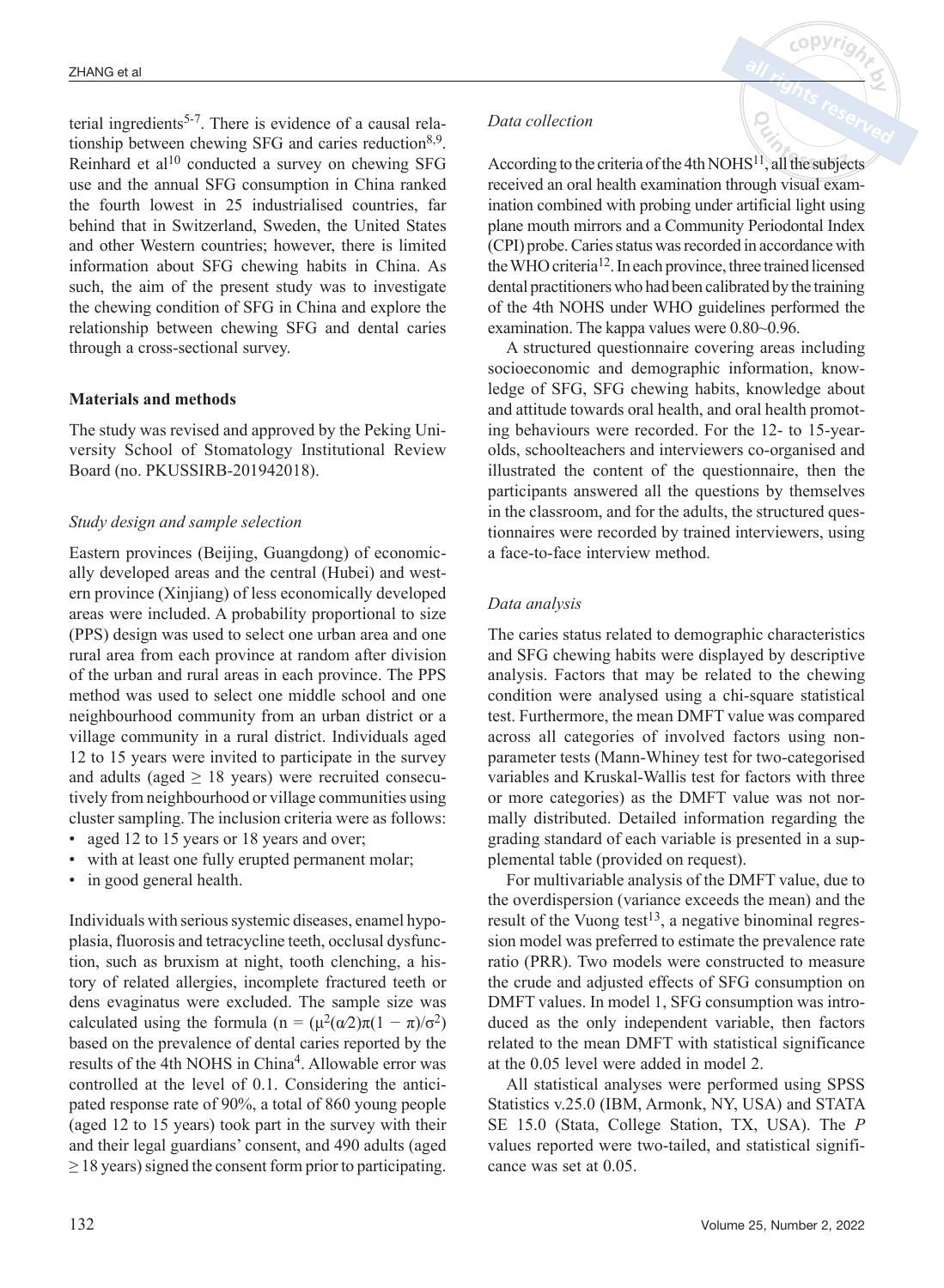Table 1 Dental caries status related to subjects' demographic characteristics by age group.

|                 |                          |                  |                  |                  |                  |                  | <b>Carlos</b>    |
|-----------------|--------------------------|------------------|------------------|------------------|------------------|------------------|------------------|
| <b>Variable</b> |                          | <b>Teenager</b>  |                  | <b>Adult</b>     |                  | <b>Overall</b>   |                  |
|                 |                          | <b>Number of</b> | <b>Mean DMFT</b> | <b>Number of</b> | <b>Mean DMFT</b> | <b>Number of</b> | <b>Mean DMFT</b> |
|                 |                          | subjects $(\%)$  | value            | subjects $(\%)$  | value            | subjects $(\%)$  | value            |
| Total           |                          | 860 (100)        | 1.14             | 490 (100)        | 3.50             | 1350 (100)       | 2.00             |
|                 | Male                     | 417 (48.6)       | 0.93             | 196 (40)         | 3.04             | 613(45.5)        | 1.60             |
| Sex             | Female                   | 441 (51.4)       | 1.35             | 294 (60)         | 3.81             | 735 (54.5)       | 2.33             |
| Region          | Less devel-<br>oped area | 426 (49.5)       | 1.04             | 246 (50.2)       | 3.99             | 672 (49.8)       | 2.12             |
|                 | Developed<br>area        | 434 (50.5)       | 1.24             | 244 (49.8)       | 3.01             | 678 (50.2)       | 1.88             |
|                 | Han                      | 711 (83.1)       | 1.09             | 412 (84.3)       | 3.10             | 1123 (83.5)      | 1.83             |
| Nationality     | <b>Minorities</b>        | 145 (16.9)       | 1.43             | 77 (15.7)        | 5.66             | 222 (16.5)       | 2.90             |
| Residential     | Urban                    | 536 (64.3)       | 1.11             | 326 (67.5)       | 3.85             | 862 (65.5)       | 2.15             |
| area            | Rural                    | 298 (35.7)       | 1.20             | 157 (32.5)       | 2.69             | 455 (34.5)       | 1.72             |

Note that some values in the cells do not add up to the total number of participants due to missing values including sex, nationality and residential area, but the percentages for each variable were calculated using the actual number without missing values.

Table 2 SFG chewing habits and knowledge of SFG in different age groups in China.

| Variable          |                      | Teenagers, $n$ (%) | Adults, n (%) | Overall, $n$ $%$ |
|-------------------|----------------------|--------------------|---------------|------------------|
|                   | Hardly/never         | 433 (50.8)         | 325 (66.9)    | 758 (56.6)       |
|                   | 1-3 times a month    | 197 (23.1)         | 83 (17.1)     | 280 (20.9)       |
| Chewing frequency | Once a week          | 73 (8.6)           | 31(6.4)       | 104(7.8)         |
|                   | 2–6 times a week     | 74 (8.7)           | 23(4.7)       | 97(7.2)          |
|                   | Once a day           | 41(4.8)            | 18(3.7)       | 59(4.4)          |
|                   | At least twice a day | 35(4.1)            | 6(1.2)        | 41(3.1)          |
| Knowledge of SFG  | Not acquired         | 693(81.1)          | 384 (79.7)    | 1077 (80.6)      |
|                   | Acquired             | 162 (18.9)         | 98(20.3)      | 260 (19.4)       |

# **Results**

A total of 860 12- to 15-year-olds and 490 adults were included in the study. An overview of dental caries status related to demographic characteristics is provided in Table 1.

Table 2 illustrates that a total of 43.4% of subjects reported that they chewed SFG at varying frequencies and the SFG-related knowledge and awareness was only 19.4%. Only 7.5% chewed SFG on a daily basis. The mean DMFT values were  $1.63 \pm 2.41$  and 2.29  $\pm$  3.65 in the chewing group and non-chewing groups, respectively (Table 3).

Table 4 shows possible influencing factors for the SFG chewing habits in the different age groups. The chewing condition was apparently associated with sex, region, nationality, oral health-related knowledge of SFG use of dental floss, sugar consumption habits and intention of the most recent dental visit. The proportion of individuals who chewed SFG was higher in teenagers whose parents had a high level of education. In adults, those with a high level of education were more likely to chew SFG.

Table 5 explores the potential correlative factors for the mean DMFT value in different age groups. The results exhibited that five variables were significantly associated with the DMFT value: sex, nationality, consumption of SFG, history of dental visits in the past 12 months and the intention of the most recent visit. Adults from economically developed areas reported a lower DMFT value.

Table 6 presents a multivariate negative binominal regression analysis of the mean DMFT value. In model 1, the mean DMFT value in the chewing group was obviously lower than that of the non-chewing group, with a crude PRR of 0.71 (95% confidence interval [CI] 0.61–0.84). After factors associated with the mean DMFT value were introduced into model 2, the PRR was adjusted to 0.73 (95% CI 0.62–0.87). People who chewed SFG (PRR 0.73, 95% CI 0.62–0.87), were male (PRR 0.71, 95% CI 0.60–0.85), of Han nationality (PRR 0.65, 95% CI 0.51–0.83) and not having had a dental visit in the past 12 month (PRR 0.82, 95% CI 0.70–0.98) were less likely to have caries.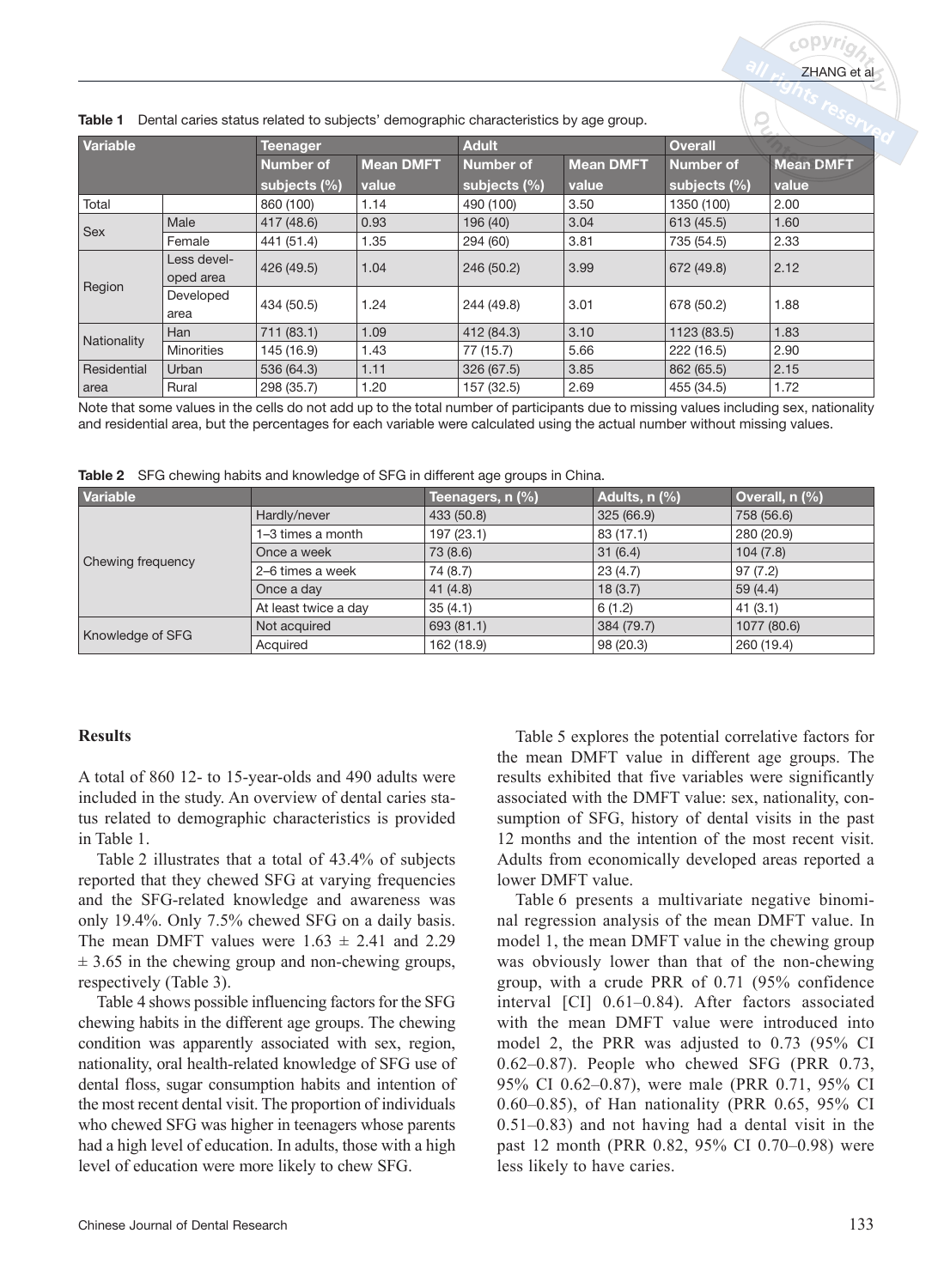| <b>Table 3</b> Oral nearth status of subjects by SFG chewing habits. |                      |                 |                 |                   |                 |                 |
|----------------------------------------------------------------------|----------------------|-----------------|-----------------|-------------------|-----------------|-----------------|
| Variable                                                             | <b>Chewing group</b> |                 |                 | Non-chewing group |                 |                 |
|                                                                      | <b>Teenagers</b>     | <b>Adults</b>   | <b>Overall</b>  | <b>Teenagers</b>  | <b>Adults</b>   | Overail         |
|                                                                      | Mean $\pm$ SD        | Mean $\pm$ SD   | Mean $\pm$ SD   | Mean $\pm$ SD     | $Mean \pm SD$   | Mean $\pm$ SD   |
| DT.                                                                  | $0.98 \pm 1.46$      | $1.29 \pm 2.07$ | $1.07 \pm 1.65$ | $0.82 \pm 1.55$   | $1.74 \pm 2.28$ | $1.22 \pm 1.95$ |
| <b>MT</b>                                                            | $0.00 \pm 0.05$      | $0.30 \pm 1.06$ | $0.09 \pm 0.57$ | $0.01 \pm 0.16$   | $0.76 \pm 2.67$ | $0.33 \pm 1.79$ |
| <b>FT</b>                                                            | $0.21 \pm 0.79$      | $1.17 \pm 2.24$ | $0.48 \pm 1.42$ | $0.27 \pm 0.90$   | $1.37 \pm 2.81$ | $0.74 \pm 2.04$ |
| DMFT value                                                           | $1.20 \pm 1.72$      | $2.77 \pm 3.38$ | $1.63 \pm 2.41$ | $1.10 \pm 1.79$   | $3.87 \pm 4.74$ | $2.29 \pm 3.65$ |

Table 3 Oral health status of subjects by SFG chewing habits.

DT, decayed teeth; FT, filled teeth; MT, missing teeth.

#### Table 4 Possible influencing factors for the SFG chewing condition in different age groups.

| Variable                                          |                                                |                  | $P$ value.    |                |  |
|---------------------------------------------------|------------------------------------------------|------------------|---------------|----------------|--|
|                                                   |                                                | <b>Teenagers</b> | <b>Adults</b> | <b>Overall</b> |  |
|                                                   | Sex (male/female)                              | 0.295            | 0.004         | 0.003          |  |
|                                                   | Region (less developed area/developed area)    | 0.037            | 0.058         | 0.006          |  |
| Social demographics                               | Nationality (Han/others)                       | 0.015            | 0.520         | 0.015          |  |
|                                                   | Parental education level (low/medium/high)     | 0.003            | <b>NA</b>     | <b>NA</b>      |  |
|                                                   | Educational level (low/medium/high)            | <b>NA</b>        | 0.017         | <b>NA</b>      |  |
|                                                   | Attitude (negative/positive)                   | 0.895            | 0.432         | 0.613          |  |
|                                                   | Knowledge (low/high)                           | 0.058            | 0.111         | 0.076          |  |
| Knowledge of, attitude<br>towards and practice of | Knowledge of SFG (yes/no)                      | 0.009            | 0.038         | 0.002          |  |
| oral health                                       | Frequency of tooth brushing (low/high)         | 0.156            | 0.145         | 0.177          |  |
|                                                   | Use of dental floss (yes/no)                   | < 0.001          | < 0.001       | < 0.001        |  |
|                                                   | Use of fluoride toothpaste (yes/no/don't know) | 0.046            | 0.168         | 0.284          |  |
| Sugar consumption habits <sup>a</sup>             |                                                | < 0.001          | < 0.001       | < 0.001        |  |
| Use of dental services                            | Dental visit in the past 12 months (yes/no)    | 0.139            | 0.742         | 0.736          |  |
|                                                   | Intention <sup>b</sup>                         | 0.007            | 0.004         | < 0.001        |  |

NA, not applicable. <sup>a</sup>Sugar consumption habits were classified based on frequency as low frequency, moderate frequency, relatively high frequency and high frequency. <sup>b</sup>Intention of use of dental services was grouped into four main categories: don't know, treatment, consultation and prevention.

|  |  |  | Table 5 Analysis of mean DMFT values according to exposure variables for different age groups. |
|--|--|--|------------------------------------------------------------------------------------------------|
|--|--|--|------------------------------------------------------------------------------------------------|

| <b>Variables</b>                               |                                             |                    | P value              |                      |  |
|------------------------------------------------|---------------------------------------------|--------------------|----------------------|----------------------|--|
|                                                |                                             | Teenagers          | <b>Adults</b>        | <b>Overall</b>       |  |
|                                                | Sex (male/female)                           | 0.004a             | 0.004a               | < 0.001a             |  |
|                                                | Region (less developed area/developed area) | 0.203 <sup>a</sup> | 0.042a               | 0.718a               |  |
| Social demographics                            | Nationality (Han/others)                    | 0.041a             | 0.004 <sup>a</sup>   | 0.009a               |  |
|                                                | Parental education level (low/medium/high)  | 0.379 <sup>b</sup> | <b>NA</b>            | <b>NA</b>            |  |
|                                                | Educational level (low/medium/high)         | <b>NA</b>          | 0.057 <sup>b</sup>   | <b>NA</b>            |  |
|                                                | Attitude (negative/positive)                | 0.127a             | 0.784a               | 0.313a               |  |
|                                                | Knowledge (low/high)                        | 0.246a             | 0.306a               | 0.091a               |  |
| Knowledge of, attitude<br>towards and practice | Knowledge of SFG (yes/no)                   | 0.342a             | 0.142a               | 0.262a               |  |
| of oral health                                 | Frequency of tooth brushing (low/high)      | 0.291a             | < 0.001 <sup>a</sup> | 0.974a               |  |
|                                                | Use of SFG (yes/hardly/never)               | 0.234a             | 0.006 <sup>a</sup>   | 0.007a               |  |
|                                                | Use of dental floss (yes/no)                | 0.543a             | $0.645^{\rm a}$      | 0.298a               |  |
| Use of dental services                         | Dental visit in the past 12 months (yes/no) | 0.008 <sup>a</sup> | 0.091 <sup>a</sup>   | 0.001 <sup>a</sup>   |  |
|                                                | Intention <sup>c</sup>                      | 0.400 <sup>b</sup> | < 0.001 <sup>b</sup> | < 0.001 <sup>b</sup> |  |

NA, not applicable. <sup>a</sup>Mann-Whitney test for two-categorised variables. <sup>b</sup>A Kruskal-Wallis H test was used for analysis of these factors with three or more categories. <sup>c</sup> Intention of use of dental services was grouped into four main categories: don't know, treatment, consultation and prevention.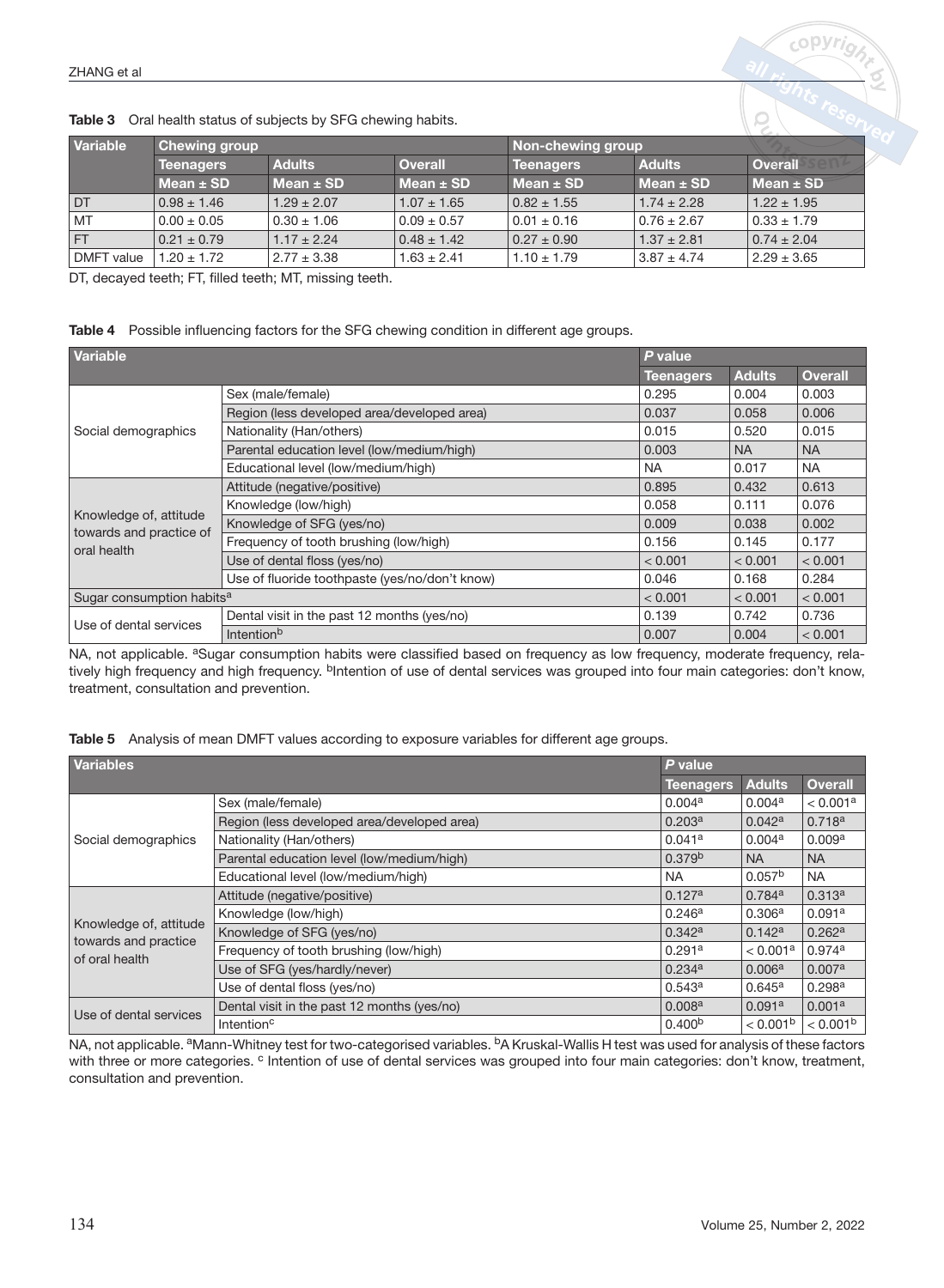|  |  |  |  | Table 6 Multivariate negative binominal regression analysis of the mean DMFT value and SFG chewing habits. |
|--|--|--|--|------------------------------------------------------------------------------------------------------------|
|--|--|--|--|------------------------------------------------------------------------------------------------------------|

| Variable                           |            | Model 1 <sup>a</sup>    | Model 2 <sup>b</sup>           |
|------------------------------------|------------|-------------------------|--------------------------------|
|                                    |            | <b>PRR (95% CI)</b>     | <b>PRR (95% CI)</b><br>sen     |
| Use of SFG                         | <b>No</b>  | 1.00 (reference)        | 1.00 (reference)               |
|                                    | <b>Yes</b> | $0.71(0.61 - 0.84)$ *** | $0.73(0.62 - 0.87)$ ***        |
| Sex                                | Female     | <b>NA</b>               | 1.00 (reference)               |
|                                    | Male       | <b>NA</b>               | $0.71(0.60 - 0.85)$ ***        |
|                                    | Other      | <b>NA</b>               | 1.00 (reference)               |
| Nationality                        | Han        | <b>NA</b>               | $0.65(0.51 - 0.83)$ ***        |
|                                    | Yes        | <b>NA</b>               | 1.00 (reference)               |
| Dental visit in the past 12 months | <b>No</b>  | <b>NA</b>               | $ 0.82(0.70 - 0.98)^{\dagger}$ |

<sup>a</sup>Use of SFG was included as the only independent variable. <sup>b</sup>Factors associated with the mean DMFT value were added to model 1. \* *P* < 0.05; \*\**P* < 0.01; \*\*\**P* < 0.001.

NA, not applicable.

#### **Discussion**

The present study identified the level of use of SFG in the survey population. A total of 43.4% of subjects reported that they chewed SFG gum with varying frequencies and SFG-related oral health knowledge and awareness was only 19.4%. The proportion of people in the surveyed population who chew SFG is apparently lower than in some western countries<sup>14-16</sup>. The survey population also had less awareness about the role played by SFG in preventing dental caries compared to that of fluoride (55.7%) and pit and fissure sealant (45.9%). Chewing SFG was also found to be significantly associated with dental caries. According to the 4th NOHS in China, although oral health behaviours have improved in the past 10 years, most citizens still do not brush their teeth twice daily and barely use dental floss, and there were still a large number of untreated caries<sup>4</sup>. Due to the insufficient resources for oral health, inequalities in their distribution and the high economic burden of oral disease $17,18$ , it is essential to seek oral health behaviours that are easily accessible to individuals, besides the promotion of frequent tooth brushing and flossing.

SFG is an easily accessible and acceptable commodity with a wide variety of flavours for consumers to choose from. Moreover, people can chew SFG almost anytime and anywhere. Not only can chewing SFG relieve stress<sup>19-23</sup> and improve halitosis<sup>24</sup>, but the oral care benefits of chewing SFG have also been recognised and supported by a number of regulatory bodies such as the European Association<sup>25</sup>, the European Food Safety Authority<sup>26</sup>, the FDI<sup>27</sup> and other national dental associations around the world. In recent years, studies on the health economics of SFG have indicated that chewing SFG is a cost-effective method of caries prevention<sup>10,15,28</sup>. The present study focuses mainly on SFG chewing habits and its association with dental caries in China.

In the present study, only 43.4% of the participants chewed SFG, and its preventive effect on caries was not well understood by the public. Sex, region, nationality, parents' level of education, knowledge of SFG, use of dental floss, sugar consumption habits and the intention of dental visits were shown to be related to SFG chewing habits. Among them, the SFG chewing rate was higher in men, people from economically underdeveloped areas and ethnic minorities, which may be due to the greater work- and lifestyle-related pressure experienced by these populations, as studies have found that chewing gum can relieve stress and improve concentra- $\mu$ <sub>19-23</sub>. Information on this as a healthy habit may also encourage people to make a change<sup>29</sup>, and this may be why people with greater oral health-related knowledge were more likely to chew SFG. Those who used dental floss had a higher chewing rate, perhaps because participants with better oral health promoting behaviours tend to chew SFG. Furthermore, those who consumed sugary foods frequently were more likely to chew SFG, suggesting that the sweetness of SFG may be one of the essential factors that attracts people. The chewing proportion varied widely in adolescents whose parents had different levels of education and in adults with different levels of education. Both adolescents whose parents had a higher level of education and adults with a higher level of education had higher chewing rates. It may be that people with a higher level of education have more access to correct information about oral health, which improves their attitude towards oral health care. A study found that children's oral health behaviours can be influenced by those of their parents<sup>30</sup>; thus, for schoolchildren and teenagers, oral health education should be added into the school curriculum, and also more effort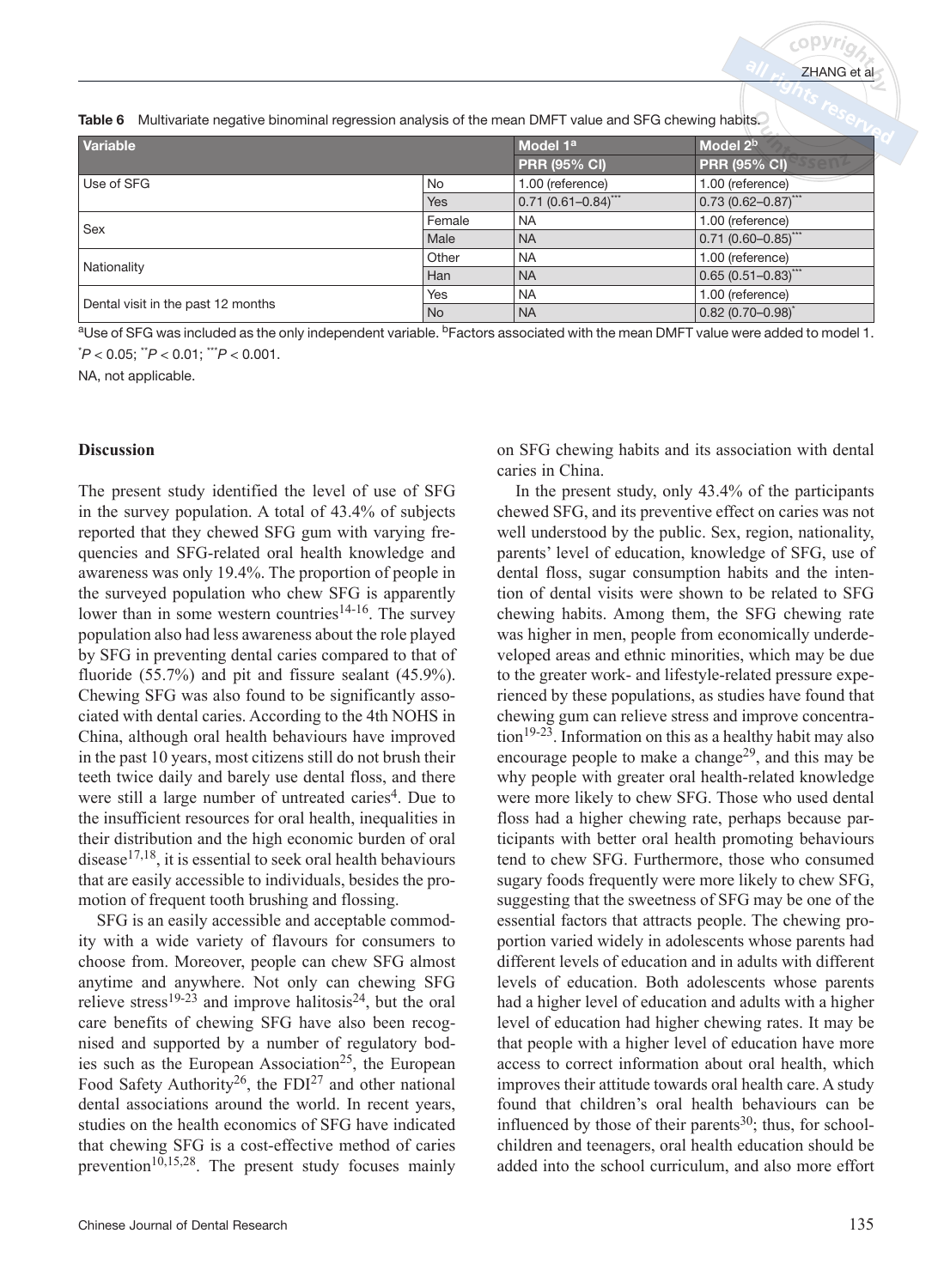should be made to strengthen caregivers' oral health knowledge, such as through oral health classes for parents. Those who had a dental visit for prevention or consultation may pay more attention to oral health care and were found to be more likely to chew SFG.

Some studies have shown that those who chew SFG regularly had a lower severity of dental caries<sup>5,6</sup>, but researchers had only studied the effect on children (aged 6 to 9 years) in China<sup>31,32</sup>. There is a lack of studies on teenagers and adults, who are the main consumers of SFG. Mean DMFT values reflect lifetime experience of dental caries and the severity of caries in the population examined. After adjusting for factors related to the mean DMFT value, the present study has provided convincing evidence that chewing SFG is a related factor for dental caries.

Some studies have shown that dental visits are one of the important determinants of dental caries experience $33,34$ . In the present study, use of dental services was not found to have an influence on SFG consumption but was a crucial factor associated with dental caries experience. In agreement with previous studies  $33,34$ , those who had a history of dental visits had a higher DMFT value, indicating that treatment-related care is still more common in China than prevention-orientated care. Most individuals only seek help from dentists when suffering from a toothache or other symptoms. On the one hand, it may be that the public do not realise the importance of caries prevention, especially through professional dental care, which leads indirectly to a substantial increase in the cost of caries treatment, creating a huge economic burden<sup>18,35</sup>. According to the WHO, dental caries has become the fourth most expensive chronic disease to treat in the world<sup>1</sup>. On the other hand, the limited oral health resources and services in China prevent residents from accessing professional dental care. However, dental visits cannot be considered a risk factor because the act of attending a dental visit is the result of caries experience<sup>36</sup>.

The present study has some limitations. First, the prevalence and mean DMFT value for permanent dental caries in teenagers were higher than that reported in the 4th NOHS in China, whereas the same indicator in adults was lower<sup>4</sup>. This may be because compared with the 4th NOHS, fewer areas were included in the present survey and the sample size was smaller, and urban and rural areas were distributed unevenly. Second, the present study was cross-sectional, so causality between caries and related factors including chewing SFG could not be obtained directly. Randomised controlled trials about the effect of the mastication time and volume of SFG chewed on dental caries could be designed in the future.

## **Conclusion**

Based on the current status of dental caries in China, relevant departments could consider chewing SFG as a possible supplement to the existing caries prevention strategies. However, it is important to emphasise that chewing SFG is no substitute for traditional oral health practices, such as tooth brushing and flossing. Under the ambitious goal of "Healthy China 2030", the Oral Health Plan (2019-2025) should be implemented to protect the public's oral health.

# **Acknowledgements**

The authors express their gratitude to all the participants, examiners and interviewers for their hard work involved in this study.

# **Conflicts of interest**

The authors declare no conflicts of interest related to this study.

## **Author contribution**

Drs Chun Zi ZHANG, Shuo DU, Wen Hui WANG, Jian LIU, Chao YUAN and Yi Zhen YU analysed the data; Drs Chun Zi ZHANG and Shuo DU drafted the paper; Drs Yan SI and Shan Shan ZHANG conceived the programme of research and critically revised the manuscript. All the authors read and approved the final version for submission.

(Received Mar 07, 2021; accepted May 07, 2021)

# **References**

- 1. Petersen PE. World Health Organization global policy for improvement of oral health--World Health Assembly 2007. Int Dent J 2008;58:115–121.
- 2. GBD 2016 Disease and Injury Incidence and Prevalence Collaborators. Global, regional, and national incidence, prevalence, and years lived with disability for 328 diseases and injuries for 195 countries, 1990-2016: A systematic analysis for the Global Burden of Disease Study 2016. Lancet 2017;390:1211–1259.
- 3. World Health Organization (WHO). The World Health Report 2002: reducing risks, promoting healthy life. Geneva: World Health Organization, 2002.
- 4. Wang X. Report of the 4th National Oral Health Survey in China [in Chinese]. Beijing: People's Medical Publishing House, 2018.
- 5. Wessel SW, van der Mei HC, Maitra A, Dodds MWJ, Busscher HJ. Potential benefits of chewing gum for the delivery of oral therapeutics and its possible role in oral healthcare. Expert Opin Drug Deliv 2016;13:1421–1431.